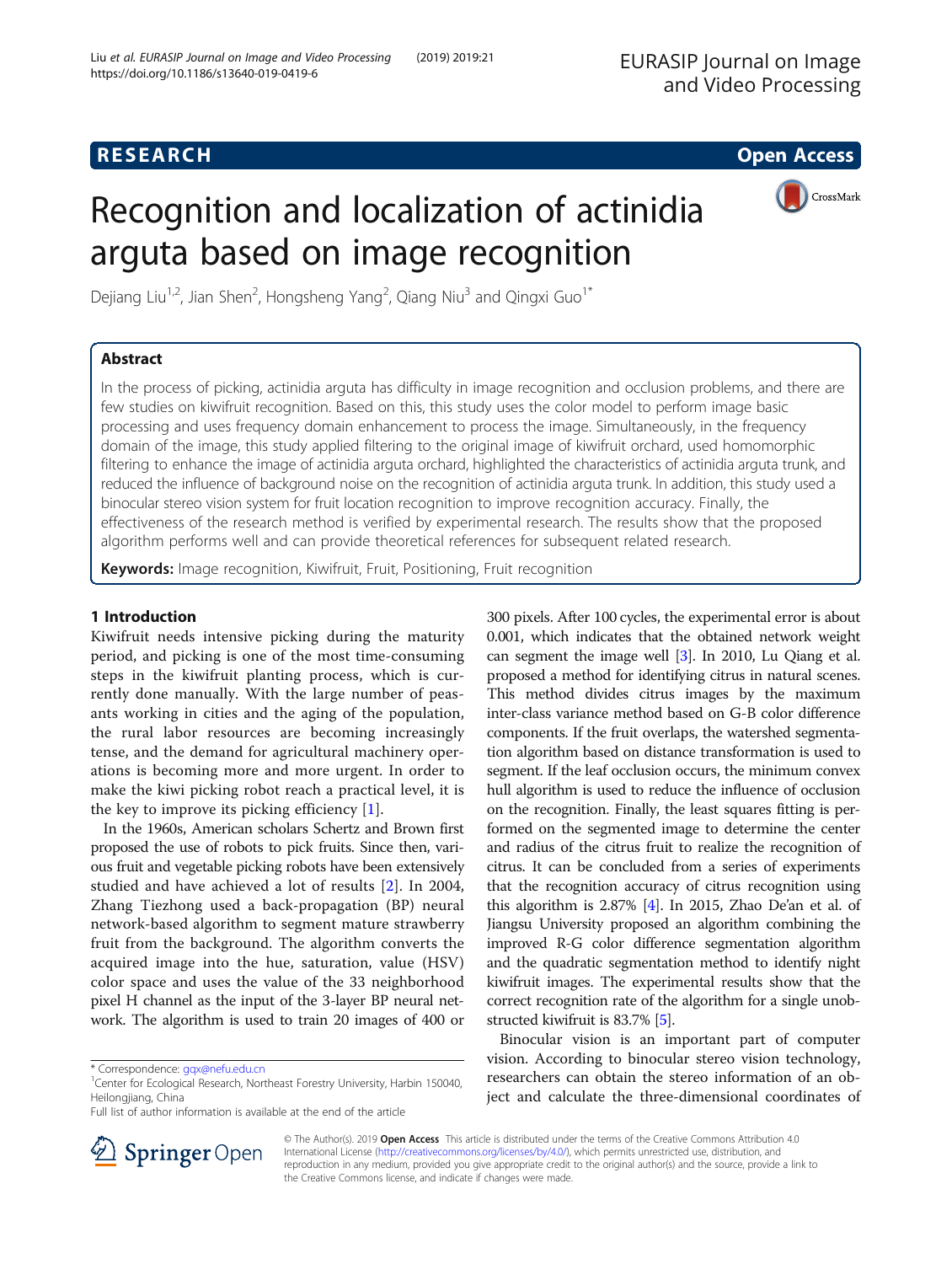the object to achieve the positioning of the object  $[6]$  $[6]$ . Binocular vision technology originated in 1977, and Professor Marr proposed the computer binocular vision theory in the USA. Since then, the binocular vision theory has been continuously improved, and its application in the field of fruit and vegetable picking robots has been continuously matured [\[7\]](#page-7-0). In 2002, Professor Takahashi of Hirosaki University in Japan used binocular stereo vision technology to locate kiwifruit in the orchard. First, the three-dimensional space is divided into several cross-sections according to the line-of-sight distance, and then the three-dimensional information of the object is reconstructed by integrating the two-dimensional images of the cross-sections. It has been proved by experiments that the error of measuring the depth distance using this method is controlled within ± 5%. When there are 20~30 fruits in the image, the discrimination rate of fruit is greater than or equal to 90% [[8](#page-7-0)]. In 2005, Kitamura of Kochi University in Japan used parallel binocular stereo vision technology to pick green peppers and made a prototype. The prototype consists of three parts: image processing, camera positioning, and cutting device. The image processing part includes two CCD cameras: an image capture card and an image processing application. When the images are acquired, the two cameras are placed in parallel. In the image recognition part, the prototype integrates illumination and stereo vision technology for image processing, and in the cutting part, it is controlled by a camera positioning system and a visual feedback system [[9\]](#page-7-0). In 2015, Ivorra et al. proposed the use of binocular stereo vision technology to assess the quality of mature grapes. The method obtains a three-dimensional model of clustered grapes by binocular stereo vision and then evaluates the quality of mature grapes using a SVM model based on the new three-dimensional descriptor. The algorithm has a good evaluation effect in the laboratory environment, but the evaluation effect in the actual environment is not known  $[10]$  $[10]$ . Compared with foreign-related research, domestic application of binocular vision technology to fruit and vegetable picking robots started late, but with the efforts of some scholars, it has made some progress [[11\]](#page-7-0). In 2001, Zhang Ruihe et al. segmented the tomato image according to the two-dimensional histogram curve, then performed the area-based stereo matching, and finally calculated the spatial coordinate of the target. Through experiments, it can be concluded that when the distance between the target and the camera is 300~400 mm, the error between the theoretical value and the actual value is  $3~4\%$  [\[12](#page-7-0)]. In 2010, Si Yongsheng and others used a normalized red-green difference to segment the kiwifruit to obtain the outline of the kiwifruit and then used the random ring method to extract the center and radius of the kiwifruit and used the limit constraint to perform horological matching based on area features on kiwifruit images. At the same time, kiwifruit with similar size is matched by order consistency constraint. According to the experiment of 130 images, the recognition success rate of the algorithm is 92%, which is in the range of 60~150 cm, and the error of measurement depth information is less than 2 cm [[13](#page-7-0)]. In 2015, Guo Aixia and others combined Harris Corner Detection with binocular stereo matching based on cosine distance to locate litchi picking points. The experimental results show that the algorithm can meet the complex operation requirements of litchi needs to be picked in series, and the matching success rate is 89.55% [\[14\]](#page-7-0).

Through the above analysis, it can be seen that image recognition has achieved certain achievements in picking fruits and vegetables, but there are still few studies on kiwifruit, and kiwifruit is more special. Therefore, it is necessary to analyze the actual situation and design of a fruit recognition method suitable for kiwifruit to make up for the blank of this aspect. Based on the image recognition technology [\[15\]](#page-7-0), this study analyzes the characteristics of kiwifruit and combines image recognition to realize the effective recognition and localization of kiwifruit, which can lay a foundation for subsequent kiwifruit picking.

#### 2 Research methods

#### 2.1 Image processing

The original photo captured by the navigation camera in this article is a color RGB image. The color model is a description of the different color systems developed in the field of image processing. The purposes of color modeling are to represent the colors according to a certain primary color and to establish a color model using a three-dimensional coordinate system, and the RGB model is based on a Cartesian coordinate system. The color subspace is shown in the cube in Fig. [1](#page-2-0). At the same time, all color values are normalized and all RGB values are assumed to be in the range  $[0.1]$  $[0.1]$  $[0.1]$ . Figure 1 shows a common color matrix [[16](#page-7-0)].

In the RGB color space, the kiwi leaves and ground weeds cannot be separated in the R, G, and B component images. At the same time, due to the scaffolding cultivation mode of kiwifruit trees, the orchard environment is heavily shadowed, so the grass, leaves, and trunks are mixed and cannot be separated in subsequent processing. In the HSV space, the boundary between the kiwifruit tree ridge and the grass on the ground and the leaves in the H component of the kiwi orchard image is clear, so it is easy to extract the tree row information and also suppress the influence of the shadow. The middle and upper branches of the S component are the same feature as the grassland, but the trunk and the ridge are both fuzzy, so it is not easy to extract the kiwifruit tree row. Meanwhile, the tree row information of the V component is closer to the ground than the ground. From the above analysis, it is known that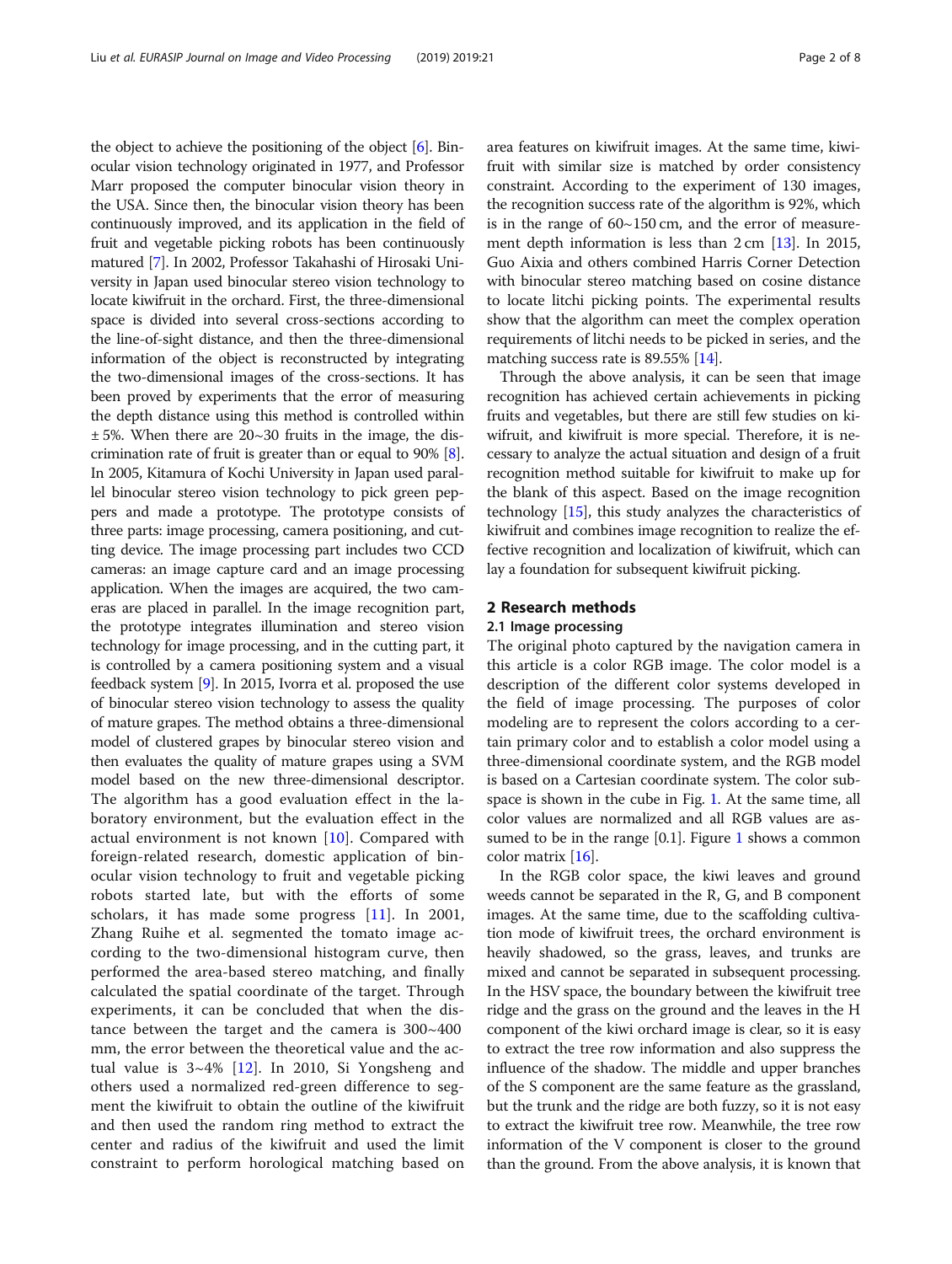<span id="page-2-0"></span>

the H channel grayscale image in the HSV space can effectively separate the ridges of the kiwifruit tree from the background, so this study converts RGB to HSV. The specific process is as follows:

There is a conversion relationship between HSV and RGB color space. The calculation formula of luminance component Y is shown in Eq.  $(1)$ , and the calculation formula of saturation component S is Eq. (2) [\[17](#page-7-0)]:

$$
V = \max(R, G, B) \tag{1}
$$

$$
S = \frac{V - \min(R, G, B)}{V} \tag{2}
$$

The formula for calculating the hue component H can be expressed as:

$$
H = \begin{cases} \frac{G-B}{R - \min(R, G, B)} \times 60^{\degree}, R = \max(R, G, B) \\ 2 + \frac{B-R}{G - \min(R, G, B)} \times 60^{\degree}, G = \max(R, G, B) \\ 4 + \frac{R-G}{B - \min(R, G, B)} \times 60^{\degree}, B = \max(R, G, B) \end{cases}
$$
(3)

#### 2.2 Image enhancement

The original image captured by the vision system will contain a lot of noise, and the image will be distorted. Therefore, the image quality must be improved before the image processing analysis. The main purpose of image enhancement of kiwi orchard is to eliminate noise, improve contrast, and make the image more favorable for processing by the visual system. Airspace enhancement and frequency domain enhancement are the two major methods of image enhancement. This study mainly uses frequency domain enhancement to process images, and the original image of the kiwi orchard is filtered in the frequency domain of the image. According to signal analysis theory, frequency domain filtering technology mainly relies on Fourier transform and convolution theory. Assuming that the kiwi orchard image is  $g(i, j)$ , the result of the convolution operation of the function  $f(i, j)$  with  $h(i, j)$  is the kiwi orchard image, as in Eqs. (4) and (5).

$$
g(i, j) = f(i, j) \otimes h(i, j)
$$
\n<sup>(4)</sup>

$$
G(u,v) = F(u,v)H(u,v)
$$
\n(5)

where  $G$ ,  $F$ , and  $H$  are the Fourier transforms of the functions  $g(i, j)$ ,  $f(i, j)$ , and  $h(i, j)$ , respectively, and  $H(u, v)$  is the filter function, that is, the transfer function. The image filtering process can be divided into the following three steps: (1) The original kiwi orchard image  $f(i, j)$  is taken by Fourier transform to obtain  $F(i, j)$ . (2)  $F(i, j)$  and  $H(u, v)$  are taken convolution to get  $G(u, v)$ . (3) The inverse Fourier transform is performed on  $G(u, v)$ , so that the enhanced image  $g(i, j)$  can be obtained.

#### 2.3 Filtering

The environment of the kiwifruit orchard in the scaffolding cultivation mode is complex, which makes the kiwi picking robot picking up serious environmental shadows. There are many ways to process image with shadows. Suitable for processing kiwifruit orchard images is a homomorphic filtering method, which has a good effect on processing high-light and reflective areas with strong illumination effects. This paper analyzes how to overcome the influence of light intensity changes on the processing of kiwifruit orchard images, so that the kiwifruit trunk can be effectively segmented as the target of recognition. In this paper, homomorphic filtering is used to enhance the image of kiwifruit orchard, highlight the trunk characteristics of kiwifruit, and reduce the influence of background noise on the recognition of kiwifruit trunk. Homomorphic filtering is a nonlinear system based on the generalized superposition principle and is a method of enhancing image contrast in the frequency domain. The image  $f(x, y)$  is represented by the illumination component  $i(x, y)$  and the reflection component  $r(x, y)$  as in Eq. (6).

$$
f(x, y) = i(x, y) \cdot r(x, y) \tag{6}
$$

The basic principles of homomorphic filtering are the product of illuminance and reflectance in the image is the pixel gray value, the low-frequency component of the image is illuminance, and the high-frequency component is reflectivity. The shaded area detail feature is described by processing the relationship between illuminance and reflectivity and pixel gray value. In this study, the homomorphic filtering is used to enhance the image, which can effectively improve the image segmentation effect and reduce the influence of shadow on the image. The homomorphic filter function in this study is based on the modification of the high-pass filter function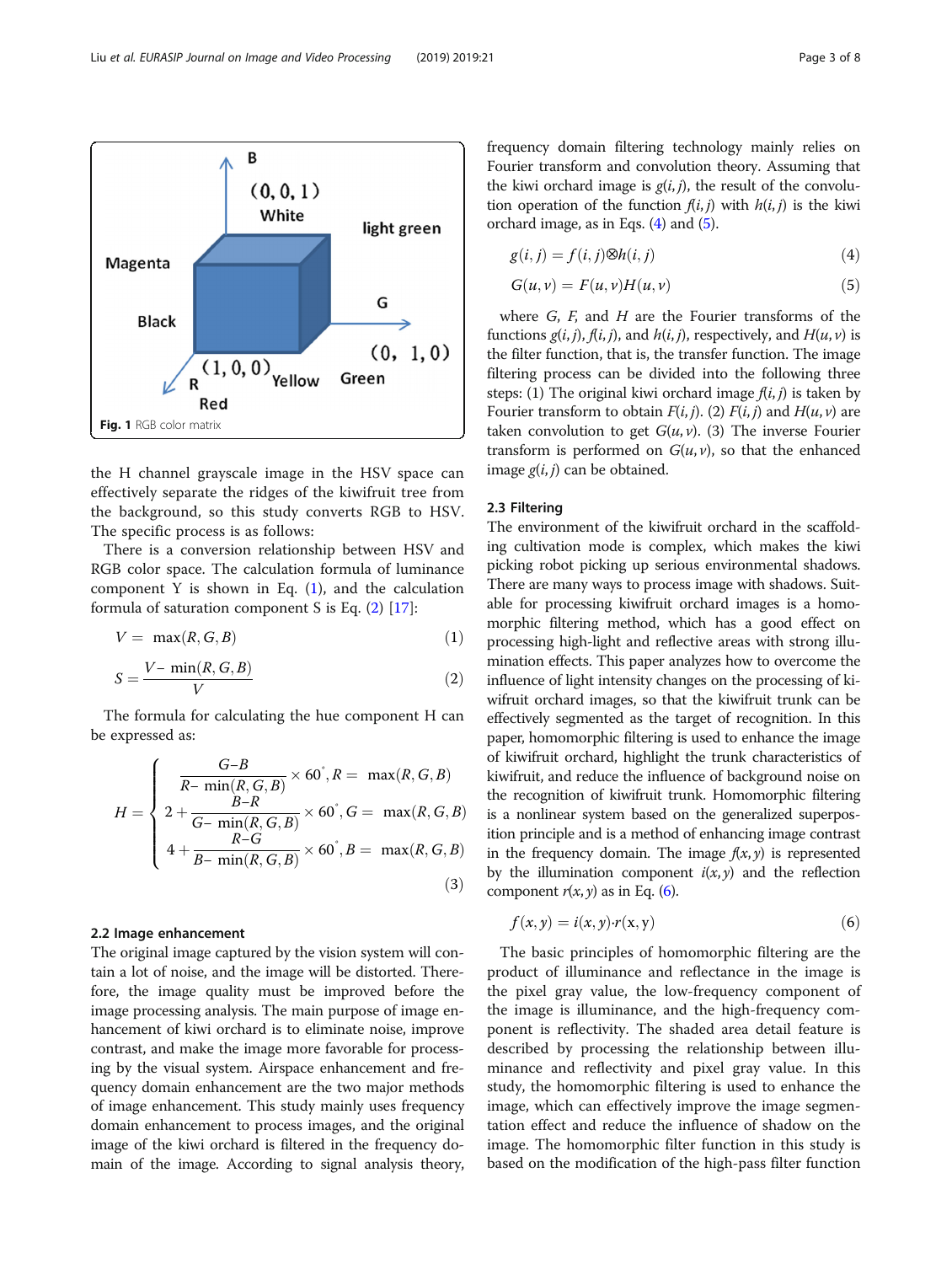and the homomorphic filter transfer function  $H(i, j)$  is given by Eq. (7):

$$
H(i,j) = (rh - rl) \times \left( -e^{-c\left(\frac{D(i,j)}{d_0}\right)^2} \right) + rh \tag{7}
$$

#### 2.4 Image segmentation

Image segmentation based on kiwifruit orchard and kiwi trunk is the important content of this paper, and the specific segmentation method is as follows. The Otsu algorithm was used to segment the black ridges of kiwifruit orchards in this study. For the kiwifruit orchard image, gray histogram has two peak images; this paper selects the H channel image above for processing.

$$
H(i,j) = (rh-rl) \times \left( -e^{-c\left(\frac{D(i,j)}{d_0}\right)^2} \right) + rh \tag{8}
$$

In the formula,  $rh > 1, rl < 1; D(i, j) = \sqrt{(i-nl)^2 + (j-n2)^2}$ . nl and  $n2$  are half of the image line number and column number (take integer), and  $c = 4$ ,  $d_0 = 4.8$ . In this paper, the homomorphic filtering is used to extract the kiwifruit trunk. Simultaneously, according to the multiple test analysis, the above parameters are selected to enhance the homomorphic filtering of the kiwifruit orchard image, and the kiwifruit orchard image under different light intensities is selected to verify the homomorphic filtering effect. Combined with the pretreatment results of kiwifruit orchards, the Otsu algorithm was used to segment the black ridges of kiwifruit orchards in this study. The algorithm was proposed by Otsu in 1979, and it is considered to be one of the most widely used methods for automatically acquiring image thresholds, has an effective processing effect, and thus has been widely used. We assume that  $T$  is the segmentation threshold of the kiwifruit orchard image, the ratio of the kiwifruit trunk area to the total kiwifruit orchard image is  $P_0$ , the average gray value of the trunk area is  $u_0$ , and the other regions outside the kiwifruit trunk region are  $u_1$  and  $P_1$ , then the total average gray scale of the kiwi orchard image can be expressed as:

$$
u_r = P_0 \times u_0 + P_1 \times u_1 \tag{9}
$$

When the threshold is T, the variance is obtained.

$$
\sigma^2 = +P_0(u_0 - u_r)^2 + P_1(u_1 - u_r)^2 \tag{10}
$$

For an image with a distinct trough of the grayscale histogram, we first select an approximate threshold  $N$  (close to the value of the trough) to split the image into two parts,  $X_1$  and  $X_2$ . Thereafter, the gray value average values  $\varepsilon_1$  and  $\varepsilon_2$  of the two regions are calculated, and the new threshold value is selected as  $N = (\varepsilon_1 + \varepsilon_2)/2$  and the above process is repeated until the two gray value values are the same.

In the kiwifruit orchard environment, the growth of kiwifruit trees is different, and the lighting conditions are complex. Therefore, the threshold segmentation cannot effectively separate the kiwi tree trunk information from other backgrounds of kiwifruit orchards. Based on this, this study proposes a region-based growth method for orchard image segmentation featuring kiwi trunks. The method performs RGB space and HSV spatial transformation on the kiwifruit orchard image and compares the difference between the path and the scene environment under different color channels. At the same time, this method takes the sample image of kiwifruit orchard as an example and separates the original color image by different color channels. In the RGB space, the gray histogram corresponding to the B component has peaks and valleys, but the gray value overlaps too much, and the background and target regions cannot be separated. In the HSV space, the H component has obvious peaks and valleys. At the same time, it can be seen from the H channel image that the ridge and the trunk can be separated, but the trunk and the ridge cannot be separated. Therefore, in the RGB and HSV three-channel kiwi orchard images, each channel could not effectively separate the kiwi tree trunk. In this paper, the kiwifruit orchard image with direct graying is selected, and the kiwifruit orchard image enhanced by homomorphic filtering in the third chapter is selected as the regional growth domain. According to the purpose of this study, the kiwifruit orchard image is homomorphically filtered, and the average gray value  $P_i$  of the kiwi trunk area of each image after filtering is calculated. The gray value of the random point is set to  $g_i$ , and the *n* number of points in the trunk area is randomly selected.

$$
P_i = \frac{1}{n} \sum_{j=1}^{n} g_j
$$
 (11)

In order to reduce the error of the average gray value of the kiwi trunk region, the degree of deviation of the gray value of the trunk region in each image from the average gray value is calculated. The standard deviation  $(\sigma_i)$  is used to measure the degree of deviation of the gray value as follows:

$$
\sigma_i = \sqrt{\frac{1}{n} \sum_{j=1}^{n} (x_j - p_i)^2}
$$
\n(12)

Among them,  $\sigma_i$  is the standard deviation of the gray value of the trunk region in the ith orchard image, and  $p_i$  represents the gray value of the pixel selected in the region.

After the homomorphic filtering of the kiwifruit orchard image, the gray value of the kiwifruit trunk area is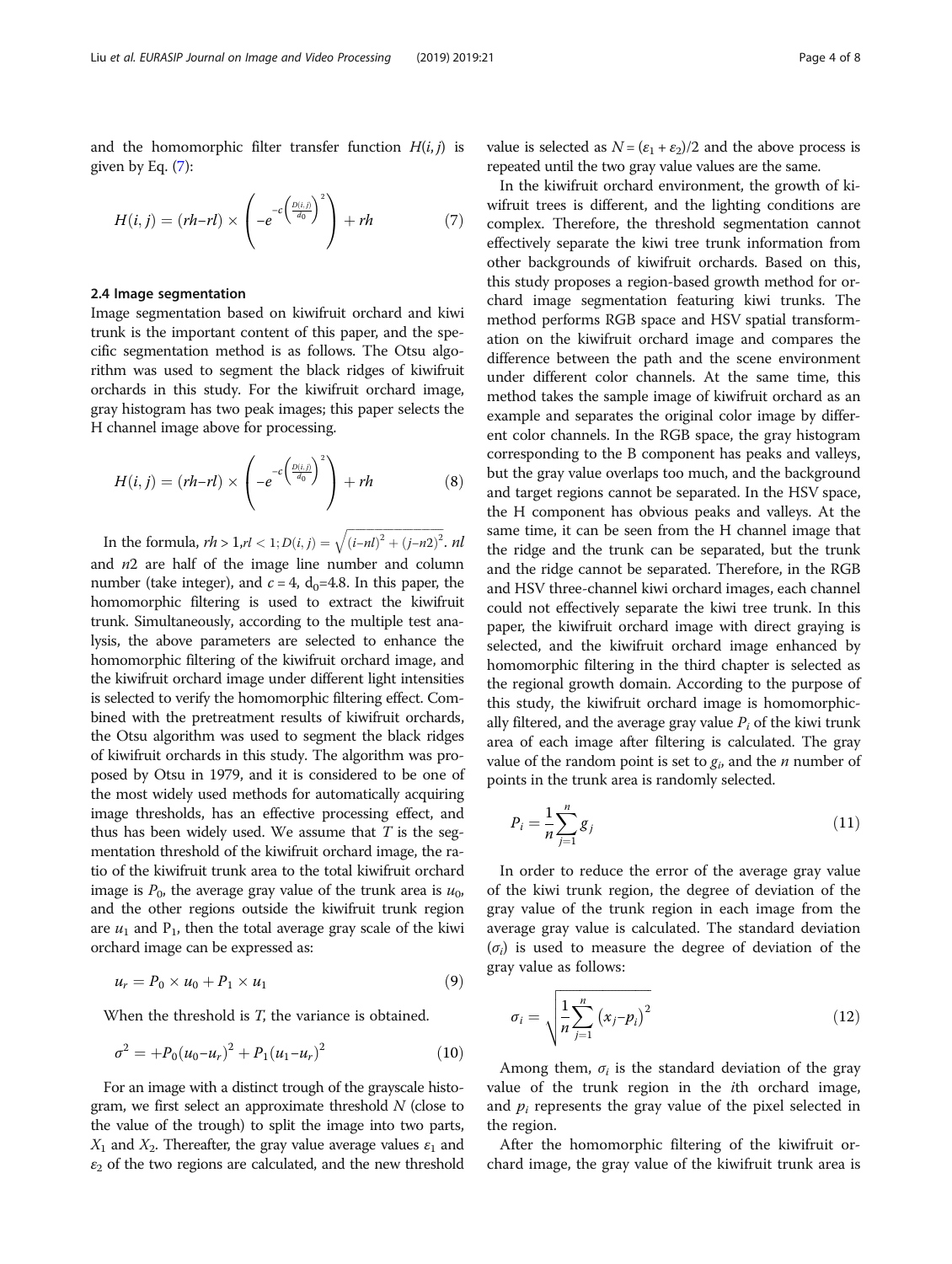almost 0, and due to the change of light, the gray value of each trunk area in each image is distributed between 10.35. Therefore, combined with the actual situation, the average gray value of the kiwi trunk area of the eight sample images selected by this study is 3.81, and the threshold is  $T' = 30$ . After the seed point is selected, the determination of the growth criteria is very important in the next.

The pixels of the peach orchard image are judged by similarity. The growth criteria have the following main steps: (1) The kiwi orchard image after preprocessing is scanned to find pixels that have not yet belong. (2) Focusing on the scanned home pixel, its domain pixels are grown and checked according to the four neighborhoods (up, down, left, and right) of the point. If the grayscale differences are less than a predetermined threshold, they are merged. (3) We start growing from the selected seed point until the entire image is processed and the seed point cannot be found or until the area cannot be further expanded. (4) The above steps are repeated until all the pixels are assigned and the growth is completed.

#### 2.5 Fruit positioning

Before using the binocular stereo vision system for positioning, the camera must first be calibrated, and the camera calibration largely determines the accuracy of the three-dimensional information acquisition. In order to better understand the camera calibration principle, firstly, several commonly used coordinate systems and their mutual conversion relationship will be described. The image coordinate system represents the projection of the spatial object point on the image plane. The target fruit is undoubtedly the most relevant information between the images acquired by the kiwi picking robot. In this section, the target fruit information identified by the previous frame image is used to reduce the recognition time of the current image, and the frame-by-frame type is decremented. When a single robot picking robot performs fruit picking, it can only pick one by one, so when there are multiple fruits in the image, the target fruit to be picked must be determined. Therefore, the following methods can be used to find the center of the fruit. When the fruit is not occluded, the processed fruit segmentation image can be marked, and then the two-dimensional centroid coordinates are obtained by Formula (13) for the marker fruit region. At the same time, the side length is calculated, and finally, the target fruit is determined by Formula (14) based on the nearest principle of the distance image center.

$$
\begin{cases}\n x = \sum_{i,j\in\Omega} \frac{1}{n} \\
y = \sum_{i,j\in\Omega} \frac{j}{n}\n\end{cases}
$$
\n(13)

In the formula,  $i$  and  $j$  represent the horizontal and vertical coordinates of the fruit image pixel, respectively;  $n$  represents the total number of pixels of the fruit image; and Ω represents the set of pixels belonging to the same fruit image.

$$
d = \sqrt{(x_0 - x_c)^2 + (y_0 - y_c)^2}
$$
 (14)

In the formula,  $x_0$  and  $y_0$  indicate that the fruit centroid coordinates  $x_c$  and  $y_c$  represent the image center coordinates.

#### 3 Results

In order to study the accuracy of the identification and localization method of kiwifruit in this study, it is now analyzed through experimental research. The operating environment of this test is as follows: hardware environment operating system Windows7, processor AMD Athlon (tm) × 2DualCoreQL-64 2.10 GHz, memory 2GB; software environment—Matlab R2013a.

The overlapping dynamic algorithm of kiwifruit proposed in this paper is mainly divided into the following eight steps: Step 1—Ten overlapping kiwi images were collected continuously. Step 2—These ten images are preprocessed to remove the noise contained in the acquired image. Step 3—The first image acquired after preprocessing is subjected to improved R-G color difference segmentation. Step 4—Mathematical morphology, hole filling, and threshold area retention method are combined to denoise the segmented image. Step 5—According to the maximum value of the minimum distance from the point in the contour after the segmentation to the contour edge, the center of the overlapping kiwifruit is determined, and the maximum distance from the center of the circle to the edge of the contour is obtained in different directions, and then the minimum value is taken as the radius. At the same time, the matching template is extracted according to the center of the circle and the radius. Step 6—The maximum center method is used to find the coordinates of the center of the overlapping kiwifruit in the ten images collected continuously, and the motion path of the robot is fitted and predicted according to the position of the center of the circle. Step 7—According to the motion path prediction and the radius information, the subsequent processing area is intercepted. Step 8—Rapid normalization cross-correlation matching is used to identify kiwifruit. The effectiveness of the proposed algorithm is verified by experimenting with a set of pictures collected in a natural scene. The original image acquired is shown in Fig. [2](#page-5-0).

The original image shown in Fig. [2](#page-5-0) is segmented, and the algorithm segmentation method of this paper and the traditional image segmentation method are compared. The results obtained are shown in Fig. [3.](#page-5-0) Figure [3a](#page-5-0) shows the conventional segmentation algorithm, and Fig. [3b](#page-5-0) shows the image segmentation method of the present study.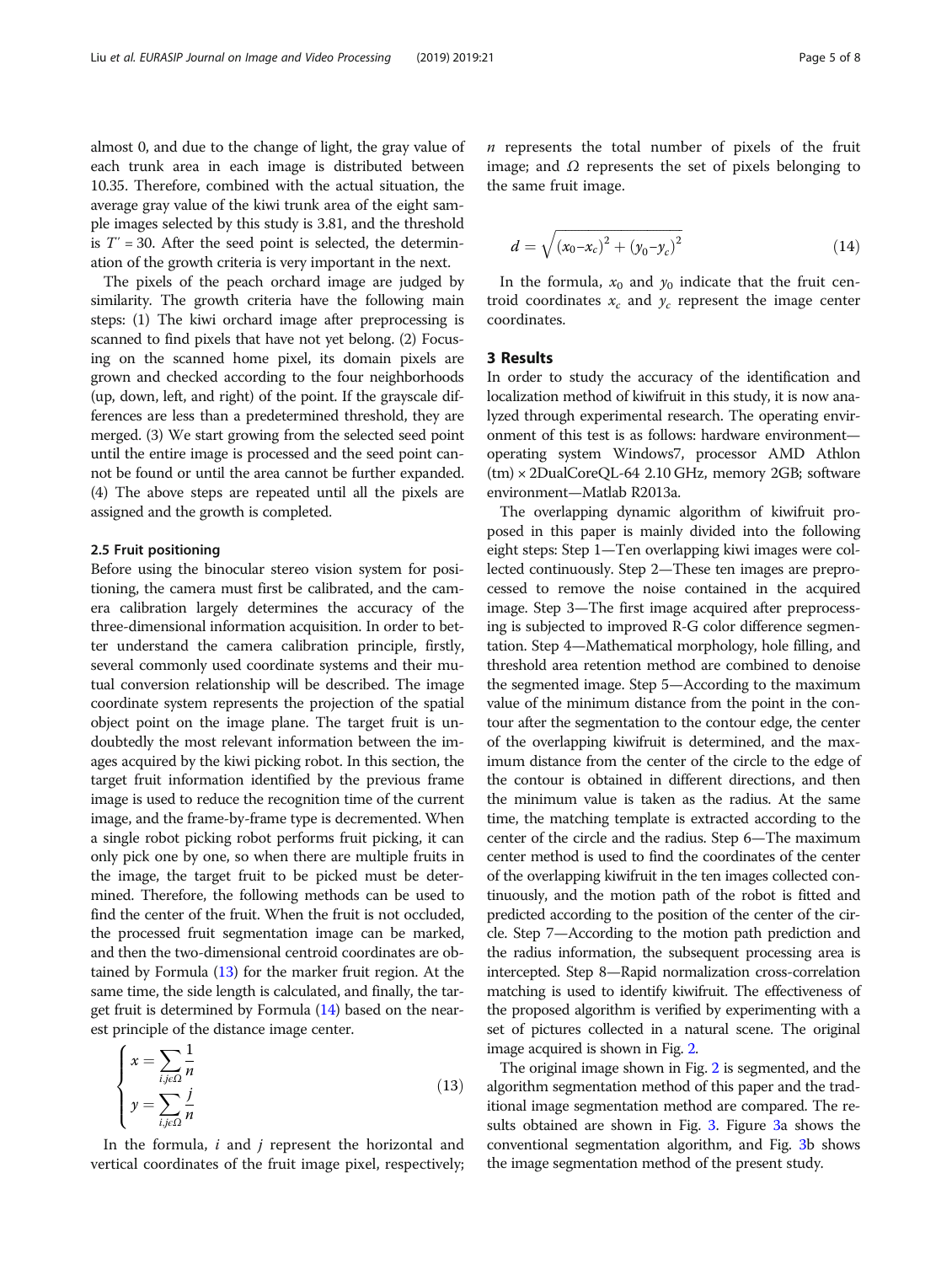As shown in Fig. 3a, it can be seen from the edge recognition result that the traditional edge recognition cannot recognize the leaves, trunks, etc. in the background, so it is difficult to separate the fruit from the image background. Figure 3b shows the algorithm identification results of this study. In this algorithm, the trunk of the kiwifruit has been identified as the recognition object in the algorithm construction, so it can be eliminated with the background in the actual recognition. However, from the recognition result, some noise still exists, so it is necessary to perform noise removal processing on the image, thereby obtaining a better recognition effect, and the result of the drying is shown in Fig. [4](#page-6-0).

<span id="page-5-0"></span>Fig. 2 Original kiwi pictures collected

It can be seen from Fig. [4](#page-6-0) that the fruit has been basically separated from the background of the picture, but there are still three images of the two kiwifruits that are more overlapping in the picture, which need to be layered. Therefore, the kiwifruit localization treatment was carried out in combination with the localization method of the present study, and the localization result is shown in Fig. [5.](#page-6-0)

As shown in Fig. [5](#page-6-0), the algorithm of this study separately locates the kiwifruit and locates and calibrates the picking sequence after the system is determined. As shown in Fig. [5,](#page-6-0) the picking target no. 1 and the picking target no. 2 have been indicated, and the overlapping kiwifruit is not in the picking target and is re-identified after the picking of no. 1 and no. 2 is completed. After that, the performance of the traditional identification positioning method and identification positioning method of this paper is compared. The comparison is mainly from the aspects of picking reaction speed, picking accuracy, leak recovery rate, maturity rate, etc. The results obtained on this basis are shown in Table [1](#page-6-0).

#### 4 Discussion and analysis

Images collected in nature often cause noise due to equipment and other reasons, which may cause interference to subsequent image analysis and affect the accuracy of the analysis. Therefore, this paper uses the color model filtering method commonly used in the spatial domain to remove the noise of the acquired image, which lays a foundation for subsequent image processing. In addition, this article describes several common image color spaces and analyzes their relationship to each other.

Before the rapid dynamic recognition of overlapping kiwifruit, it needs to be segmented first, and the effect of segmentation directly affects the accuracy of recognition. After comparing several image segmentation methods, the paper finally adopts color difference segmentation algorithm of the improved color model. The algorithm performs gamma transformation on the R component in the image to stretch or shrink the R component in the image, thereby effectively alleviating the over-segmentation or under-segmentation and improving the image segmentation effect. The segmented image has noise and holes. Therefore, this paper combines mathematical morphology, hole filling, and threshold area retention method to further improve the denoising of the segmented image.

Considering that the kiwi picking robot is picking up during operation, this paper proposes an algorithm for rapid dynamic recognition of overlapping kiwifruit based on the correlation and difference of image sequences. First,

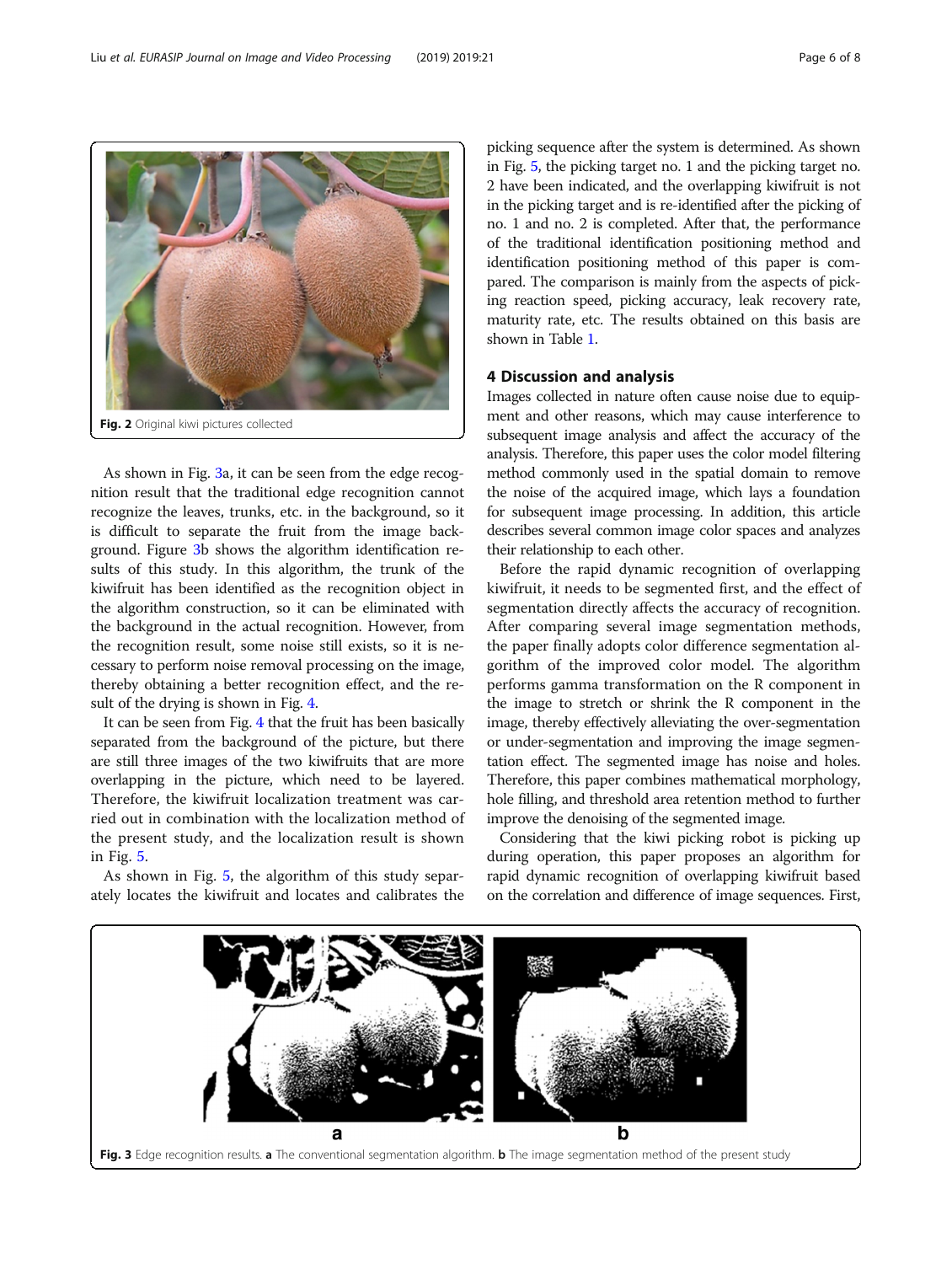a set of overlapping kiwi image sequences is acquired in a natural scene. After the segmentation is completed, a complete fruit contour can be obtained, and the position of the center of the circle is determined by finding the maximum value of the minimum distance from the point inside the contour to the edge of the contour. Then, the maximum distance from the center of the circle to the edge of the contour in different directions is found, and the minimum value is used as the radius. After that, the subsequent matching template is extracted according to the center of the circle and the radius information. Thereafter, the center position of each image in the continuously acquired image sequence is determined. At the same time, the two centers are respectively polynomial fitting, the motion path of the robot is fitted, the motion is predicted, and the position of the center of the circle in the next frame is estimated. Next, the processing area of the subsequent image is intercepted according to the center of the circle and the radius information. Finally, the matching identification of overlapping kiwifruit was carried out by using fast normalized cross-correlation matching.

This study verifies the effectiveness of the proposed algorithm through a series of experiments. First, the overlapping kiwifruit rapid dynamic recognition experiment was carried out. According to the experiment, it can be concluded that in this study, the trunk of the kiwifruit has been identified as the recognition object in the algorithm

Table 1 Performance comparison of kiwifruit recognition and localization algorithm

| Parameter                         | Traditional<br>algorithm | Algorithm of<br>this study |
|-----------------------------------|--------------------------|----------------------------|
| Reaction speed (%)                | 74                       | 0.63                       |
| Picking accuracy (%)              | 87.34                    | 99.64                      |
| Missing picking rate (%)          | 12.66                    | 0.34                       |
| Ripening rate of picked fruit (%) | 8745                     | 99.16                      |

construction, so it can be eliminated with the background in the actual recognition. However, from the recognition result, some noise still exists, so it is necessary to perform noise removal processing on the image, thereby obtaining a better recognition effect. Through the noise elimination process, the fruit has basically been separated from the background of the picture, but there are still three pictures of two more overlapping kiwifruits in the picture, which need to be layered. The kiwifruit localization treatment was carried out in combination with the localization method of this study. The algorithm of this study separately locates the upper kiwifruit, and after system determination, the kiwifruit is located and the picking sequence is calibrated, which can effectively determine the fruit picking order. Finally, the performance comparison shows that the research method has certain validity for kiwifruit picking and can be applied to practice.

#### 5 Conclusion

In the natural growth state, the overlapping of kiwifruit is very common. However, this phenomenon causes difficulties in the picking operation of the kiwi picking robot and affects the picking efficiency. Based on this, this paper proposes a method for rapid dynamic recognition and localization of overlapping kiwifruit. Firstly, the rapid dynamic recognition of overlapping kiwifruit is realized according to the correlation between image sequences. Secondly, the method of locating overlapping kiwifruit was studied. This paper analyzes how to overcome the influence of light intensity changes on the processing of kiwifruit orchard images, so that the kiwifruit trunk can be effectively segmented. At the same time, this paper chooses homomorphic filtering to achieve the purpose of image enhancement of kiwifruit orchard, highlighting the trunk characteristics of kiwifruit and reducing the influence of background noise on the identification of kiwifruit trunk. In , the image segmentation based on kiwifruit

<span id="page-6-0"></span>Fig. 4 Kiwi picture after noise elimination Fig. 5 Image positioning recognition results